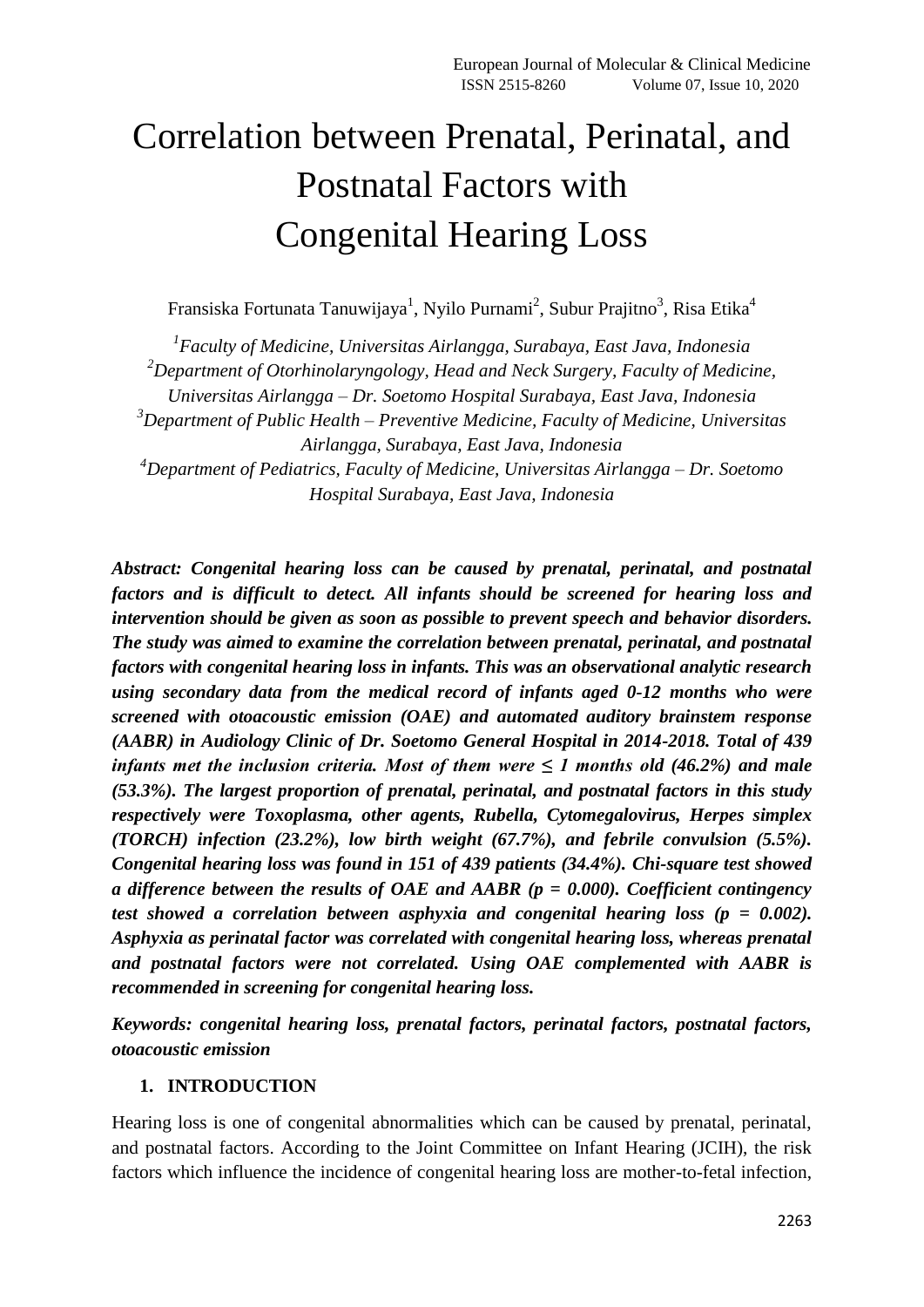family history of hearing loss, gestational diabetes, low birth weight, preterm birth, hyperbilirubinemia, birth asphyxia, mechanical ventilation for 5 days or more, and so on [1].

The initial symptoms of congenital hearing loss are difficult to detect. JCIH recommends all infants should be screened for hearing loss before 1 month of age, repeat tests can be done before 3 months of age, and interventions can be given before 6 months of age so that speech, motor, cognitive, and social interaction disorders can be minimized. The gold standard for hearing loss screening are otoacoustic emission (OAE) and automated auditory brainstem response (AABR), and if necessary, diagnostic tests can be done with brainstem evoked response audiometry (BERA) [1]. OAE aims to determine the function of outer hair cells in the cochlea while AABR is a modification of BERA that used to assess the function of auditory nerve at a frequency of more than 1,000 Hz and stimulation to each ear with a maximum intensity of 40 dB (corresponding to the infant's hearing threshold) [2].

World Health Organization (WHO) states that in Southeast Asia there are 38,000 children born with hearing loss each year. In Indonesia, the prevalence of hearing loss is 4.2% and there is 0.1% of congenital deafness for each live birth rate. Research in Surabaya found 68% of infants and young children were detected with sensorineural hearing loss but the risk factors were mostly unknown (82.23%) [3]. This study was aimed to examine the correlation between prenatal, perinatal, and postnatal factors with congenital hearing loss in infants in Audiology Clinic of Dr. Soetomo General Hospital in 2014-2018.

### **2. MATERIAL AND METHODS**

This was an observational analytic research using secondary data from the medical record in Audiology Clinic of Dr. Soetomo General Hospital Surabaya, East Java, Indonesia. This study was approved by the Hospital Ethics Committee (No.1347/KEPK/VII/2019). Samples were taken by total population sampling. The inclusion criteria were patients aged 0-12 months who were screened with OAE and AABR on January 2014 until December 2018. The exclusion criteria were patients aged > 12 months and incomplete medical record data.

The data compiled included the name, age, gender, date of birth, prenatal factors, perinatal factors, postnatal factors, OAE and AABR examination results and interpretation. The operational definition of congenital hearing loss is a decrease in hearing acuity in one or both ears showed by the OAE result confirmed by AABR result is refer. The data was analysed using SPSS Statistics for Windows version 22.0 (Armonk, NY: IBM Corp). The Chi-square test was used to compare the results of OAE and AABR examination and the coefficient contingency test was conducted to correlate prenatal, perinatal, and postnatal factors with congenital hearing loss.  $P < 0.05$  was considered as statistically significant.

# **3. RESULTS**

| Table 1. Distribution of age |
|------------------------------|
|------------------------------|

| Age (month) | Total $(\% )$ |
|-------------|---------------|
|             | 203(46.2)     |
| $>1-3$      | 126(28.7)     |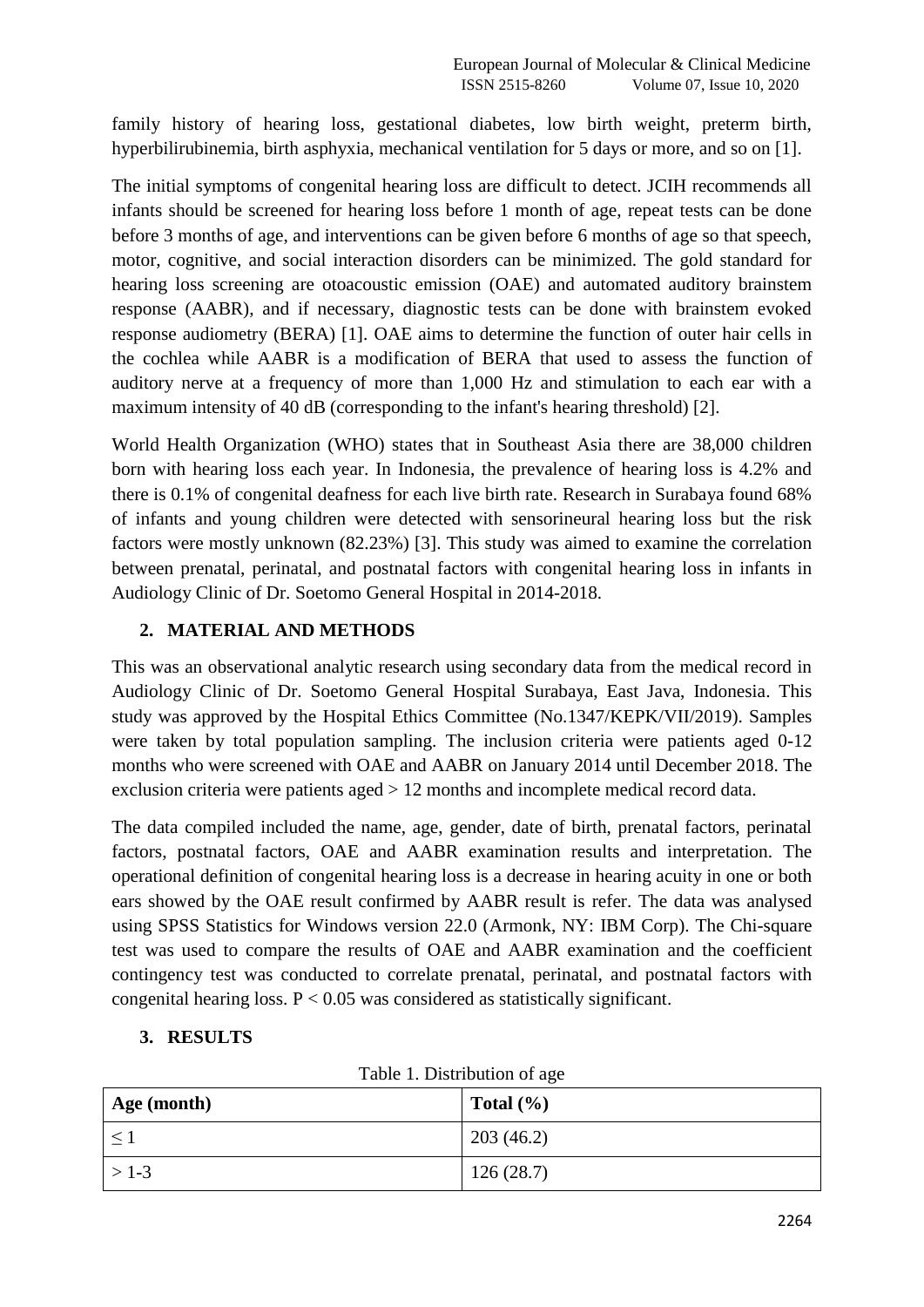European Journal of Molecular & Clinical Medicine ISSN 2515-8260 Volume 07, Issue 10, 2020

| $> 3-6$ | 69(15.7)   |
|---------|------------|
| > 6     | 41 $(9.3)$ |
| Total   | 439 (100)  |

There were 439 patients who met the inclusion criteria. Most patients were in the age group of  $\leq$  1 month with 203 patients (46.2%) where the mean age was 2.46 $\pm$ 2.36 months (Table 1). The patients consisted of 234 males (53.3%) and 205 females (46.7%) in a ratio of 1.14:1.

| <b>Risk factors</b>            | Total $(\% )$ |  |
|--------------------------------|---------------|--|
| <b>Prenatal factors</b>        |               |  |
| Family history of hearing loss | 8(1.8)        |  |
| <b>TORCH</b> infection         | 102(23.2)     |  |
| Preeclampsia                   | 67(15.3)      |  |
| <b>Gestational diabetes</b>    | 17(3.9)       |  |
| Perinatal factors              |               |  |
| Prematurity                    | 279 (63.6)    |  |
| Low birth weight               | 297(67.7)     |  |
| Asphyxia                       | 82 (18.7)     |  |
| Hyperbilirubinemia             | 162(36.9)     |  |
| Postnatal factors              |               |  |
| Mechanical ventilation         | 8(1.8)        |  |
| Febrile convulsion             | 24(5.5)       |  |

Table 2. Distribution of risk factors

TORCH: *Toxoplasma,* Other agents*, Rubella, Cytomegalovirus, Herpes simplex*

The most common prenatal, perinatal, and postnatal factors in this study respectively were TORCH infection (23.2%), low birth weight (67.7%), and febrile convulsion (5.5%). Details of the results are as described in Table 2.

Table 3. Comparison between the results of OAE and AABR examination

| <b>OAE</b> | <b>AABR</b> |              | <b>Total</b> | p-value |
|------------|-------------|--------------|--------------|---------|
|            | Pass        | <b>Refer</b> |              |         |
| Pass       | 220         | 44           | 264          | 0.000   |
| Refer      | 68          | 107          | 175          |         |
| Total      | 288         | 151          | 439          |         |

OAE: otoacoustic emission. AABR: automated audiometry brainstem response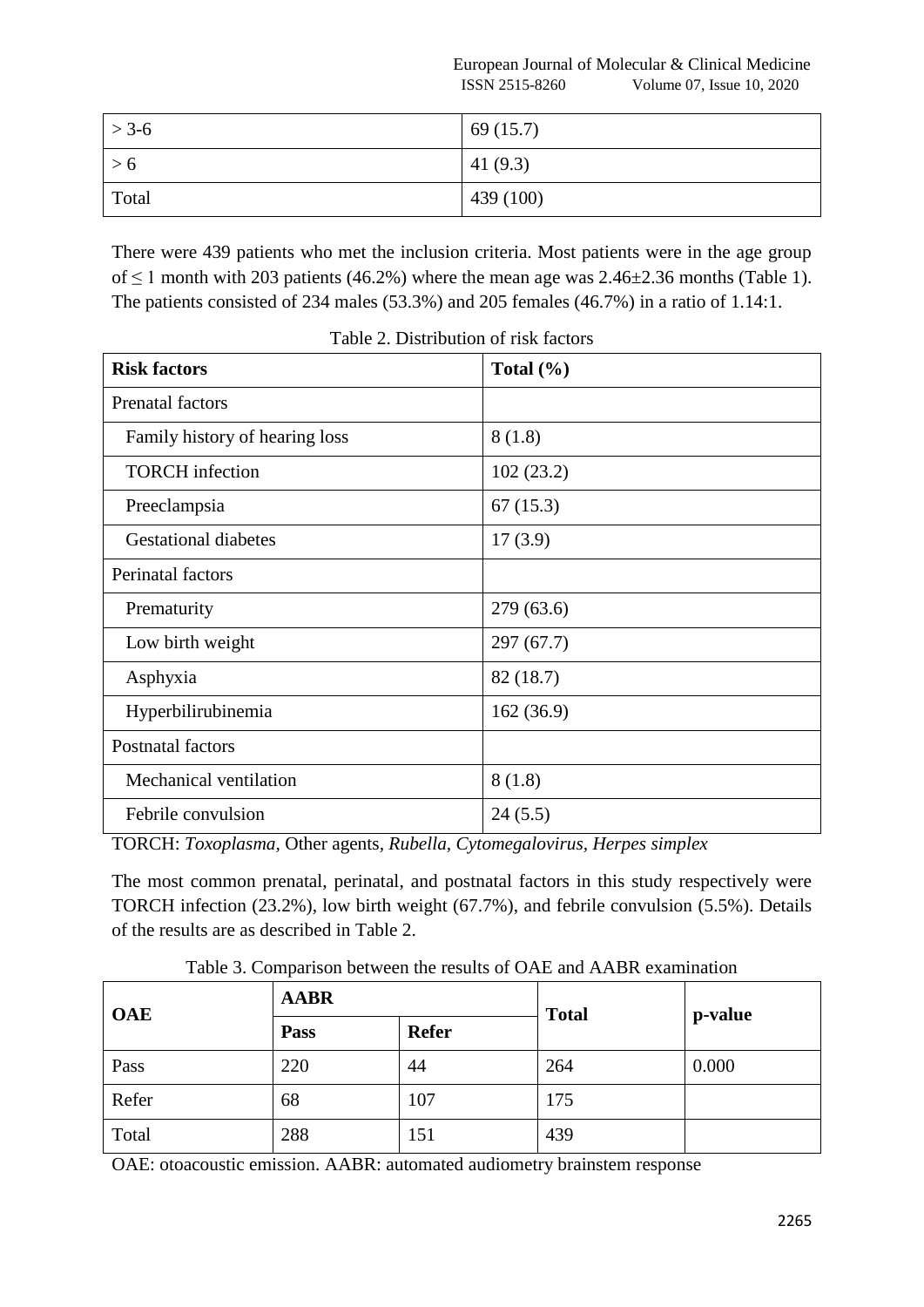Screening with OAE obtained 264 patients (60.1%) with pass results while with AABR obtained 288 patients (65.6%) with pass results. The Chi-square test showed there was a significant difference between the screening results of OAE and AABR ( $p = 0.000$ ) (Table 3). Among 439 patients, congenital hearing loss was found in 151 patients (34.4%), where 85 patients (19%) were bilateral, 66 patients (15%) were unilateral, and 63 patients (14%) had auditory neuropathy.

| <b>Prenatal factors</b>        | <b>Congenital hearing loss</b> |            |         |
|--------------------------------|--------------------------------|------------|---------|
|                                | Yes $(\% )$                    | No $(\% )$ | p-value |
| Family history of hearing loss |                                |            |         |
| Yes $(\% )$                    | 2(1.3)                         | 6(2.1)     | 0.720   |
| No $(\%)$                      | 149 (98.7)                     | 282 (97.9) |         |
| <b>TORCH</b> infection         |                                |            |         |
| Yes $(\% )$                    | 38(25.2)                       | 64(22.2)   | 0.565   |
| No(%)                          | 133 (74.8)                     | 224 (77.8) |         |
| Preeclampsia                   |                                |            |         |
| Yes $(\%)$                     | 21(13.9)                       | 46(16.0)   | 0.666   |
| No $(\%)$                      | 130(86.1)                      | 242 (84.0) |         |
| <b>Gestational diabetes</b>    |                                |            |         |
| Yes $(\%)$                     | 6(4.0)                         | 11(3.8)    | 1.000   |
| No(%)                          | 145(96.0)                      | 277 (96.2) |         |

Table 4. Correlation between prenatal factors and congenital hearing loss

Out of 151 patients with congenital hearing loss, 2 patients (1.3%) had family history of hearing loss, 38 patients (25.2%) had experienced of TORCH infection, 21 patients (13.9%) had history of preeclamptic mothers, and 6 patients (4.0%) had history of gestational diabetic mothers. The coefficient contingency test showed there was no statistically significant correlation between each prenatal factors and congenital hearing loss ( $p > 0.05$ ) (Table 4).

| <b>Perinatal factors</b> | <b>Congenital hearing loss</b> |                               |         |
|--------------------------|--------------------------------|-------------------------------|---------|
|                          | Yes $(\% )$                    | No $\left(\frac{0}{0}\right)$ | p-value |
| Prematurity              |                                |                               |         |
| Yes $(\%)$               | 97(64.2)                       | 182(63.2)                     | 0.911   |
| No $(\%)$                | 54 (35.8)                      | 106(36.8)                     |         |
| Low birth weight         |                                |                               |         |

Table 5. Correlation between perinatal factors and congenital hearing loss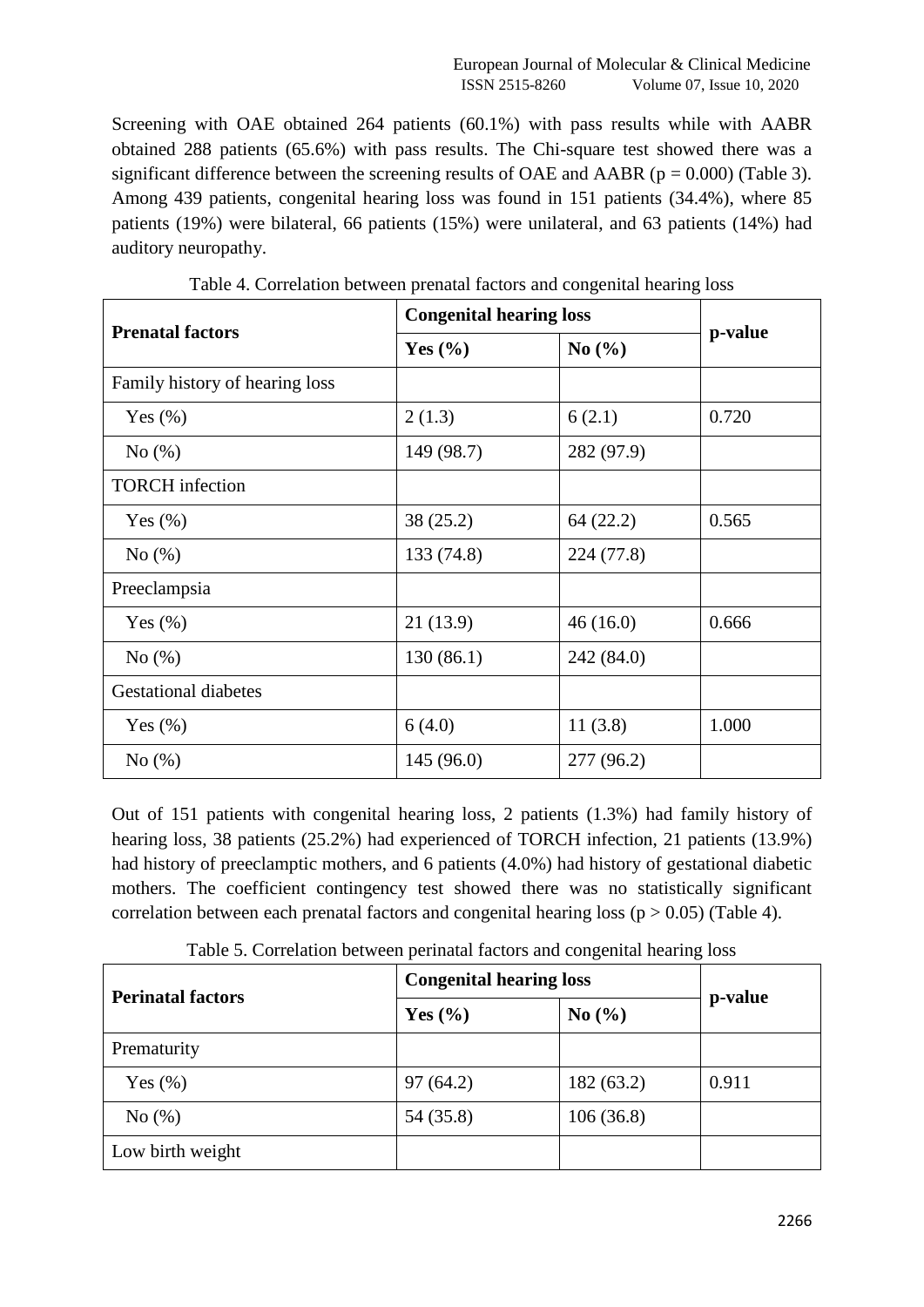European Journal of Molecular & Clinical Medicine ISSN 2515-8260 Volume 07, Issue 10, 2020

| Yes $(\%)$         | 102(67.5) | 195(67.7)  | 1.000 |
|--------------------|-----------|------------|-------|
| No(%)              | 49 (32.5) | 93 (32.3)  |       |
| Asphyxia           |           |            |       |
| Yes $(\% )$        | 41 (14.2) | 41 (14.2)  | 0.002 |
| No(%)              | 110(72.8) | 247 (85.8) |       |
| Hyperbilirubinemia |           |            |       |
| Yes $(\% )$        | 53(35.1)  | 109(37.8)  | 0.644 |
| No(%)              | 98 (94.9) | 179(62.2)  |       |

Among 151 patients with congenital hearing loss, prematurity was found in 97 patients (64.2%), low birth weight was obtained in 102 patients (67.5%), asphyxia was found in 41 patients (14.2%), and hyperbilirubinemia was obtained in 53 patients (35.1%). The coefficient contingency test showed there was a significant correlation between asphyxia and congenital hearing loss ( $p = 0.002$ ), while other perinatal factors were not correlated ( $p >$ 0.05) (Table 5).

Table 6. Correlation between postnatal factors and congenital hearing loss

| <b>Postnatal factors</b> |             | <b>Congenital hearing loss</b> |         |
|--------------------------|-------------|--------------------------------|---------|
|                          | Yes $(\% )$ | No $\left(\frac{0}{0}\right)$  | p-value |
| Mechanical ventilation   |             |                                |         |
| Yes $(\% )$              | 2(1.3)      | 6(2.1)                         | 0.720   |
| No $(\%)$                | 149 (98.7)  | 282 (97.9)                     |         |
| Febrile convulsion       |             |                                |         |
| Yes $(\% )$              | 11(7.3)     | 13(4.5)                        | 0.321   |
| No(%)                    | 140 (92.7)  | 275 (95.5)                     |         |

Out of 151 patients with congenital hearing loss, 2 patients (1.3%) had history of mechanical ventilation and 11 patients (7.3%) had experienced of febrile convulsion. The coefficient contingency test showed there was no statistically significant correlation between each postnatal factors and congenital hearing loss ( $p > 0.05$ ) (Table 6).

### **4. DISCUSSION**

The largest proportion of age group in this study was  $\leq 1$  month of age (46.2%). This was in accordance to JCIH recommendation for hearing loss screening before 1 month of age [1]. Auditory development functionally begins at 25 weeks gestation. In the first 6 months of life is a critical period of sensory and neural development of the hearing system so it needs to be stimulated, such as talking to the babies, hearing music or sound from the environment so that babies can develop their speech and learning perceptions [4]. Seeing congenital hearing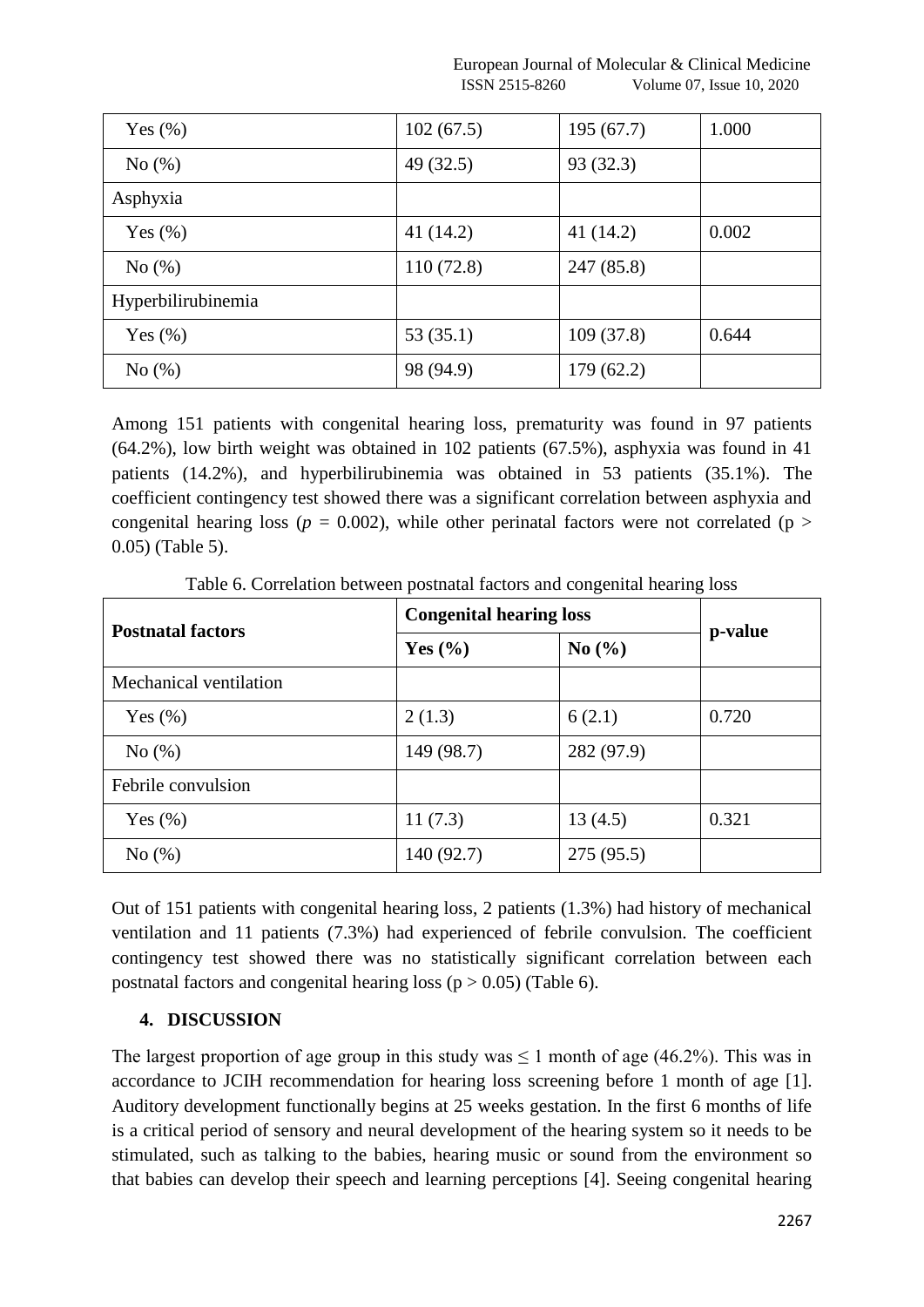loss is quite difficult to detect, early detection and intervention of hearing impairment should be done to all infants so that speech delay can be prevented.

The gender distribution in this study showed there were more male (53.5%) than female (46.7%) with a ratio of 1.14:1. Another study in Istanbul also showed similar results and it was stated there was no correlation between gender and congenital hearing loss [5].

Several studies have shown variations in the distribution of risk factors. The largest proportion of prenatal, perinatal, and postnatal factors in this study respectively were TORCH infection, low birth weight, and febrile convulsion. A study in India showed the most common prenatal factors were gestational diabetes and preeclampsia [6]. Another study in Yogyakarta showed the most common perinatal factor was hyperbilirubinemia, while the largest proportion of postnatal factor was mechanical ventilation [7]. The different proportion of risk factors were according to distribution of characteristics in each study site.

In this study, the refer results in OAE were higher than AABR. However, not all patients with refer OAE results had congenital hearing loss because some patients passed the AABR examination. A study in India stated that OAE is a simple and fast examination tool, but it has poor sensitivity and specificity when used independently. AABR is considered better than OAE because it has a lower failure rate, but it is more time-consuming. Using both OAE and AABR is effective for early screening of all high-risk infants [8]. A study in developing countries showed the difference between OAE and AABR results depended on the time of the screening done. In infants aged  $\leq 48$  hours, the refer rate of AABR (16.7%) was lower than OAE (37.9%). In infants aged > 48 hours, the failure rate for OAE decreased to 26%, but in AABR there was almost no failure (3%). It showed for infants who would be sent home early should be screened using AABR, while those who would be sent home later could be screened by OAE [9]. Another study in China showed in high-risk neonates, examination by OAE alone had limited diagnostic value, so it was advisable to check with AABR first then followed by OAE [10]. This may explain the difference between hearing tests with OAE and AABR ( $p = 0.000$ ) in this study.

About one third (34.4%) of the total study sample had congenital hearing loss where most of them were bilateral (19%). There were 63 patients (14%) had auditory neuropathy, in which these patients experienced hearing nerve dysfunction so that they only passed the OAE examination. A previous study in Surabaya obtained different results where 68.3% of infants and children were detected congenital hearing loss in 2011-2013 [3]. However, seeing the high percentage showed congenital hearing loss is quite common in infants. This must be a concern because hearing loss has an impact on social relations and education in the future.

In line with previous study in Istanbul [5], there was no association between family history of deafness from birth and congenital hearing loss ( $p = 0.720$ ). Family history of congenital hearing loss was one of the risk factors, but the evidence of its relevance was still low, which was only 1.43% [11]. A study in South Africa found that 19.6% of children with congenital deafness had a family history of hearing loss since birth. Based on WHO data, the prevalence of congenital hearing loss in South Africa is quite high, 19 per 1,000 births [12]. This showed the tendency for countries with high prevalence of hearing loss to have a high family history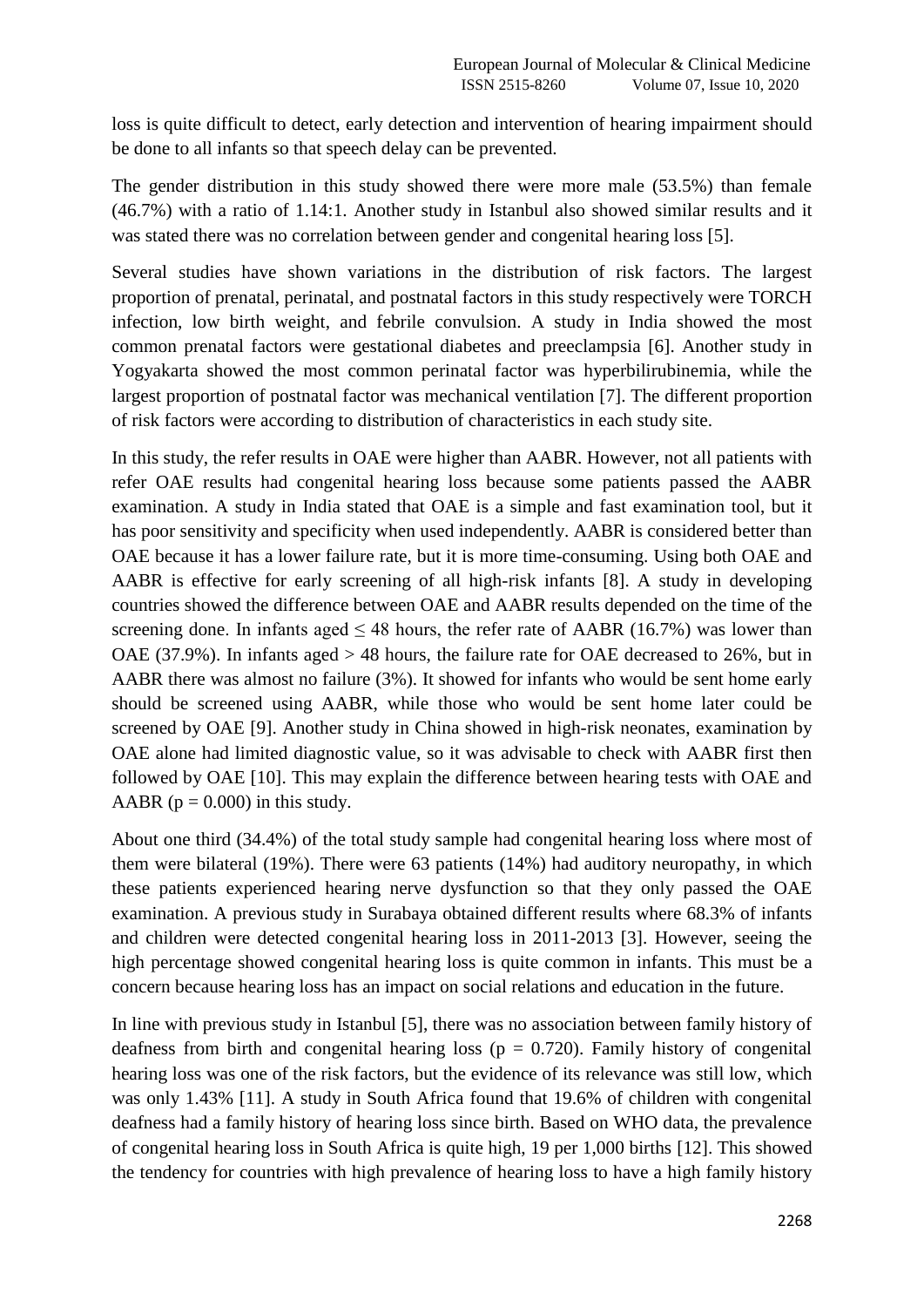of hearing loss so that this risk factor should not be ignored [11]. Research in Australia suggested that children who had family history of hearing loss and passed the hearing screening at birth needed to be supervised throughout childhood because it might be delayed onset [13].

In this study, there was no correlation between TORCH infection and congenital hearing loss  $(p = 0.565)$ . This was different from a research in Yogyakarta which showed an association between TORCH infection and congenital hearing loss detected by OAE and BERA ( $p =$ 0.002) where children with TORCH infection had 15.63 times risk of having cochlear and auditory nerve damage [14]. TORCH infection in pregnancy can be transmitted to the fetus and interfere organogenesis. This infection can cause central nervous system disorders that have an impact on neurological, hearing, and vision disorders [15]. Another study stated that hearing loss due to TORCH infection is commonly moderate to severe degrees. The manifestation sometimes appeared several months after birth, for example hearing loss in Cytomegalovirus infection can appear at the age of 27-33 months [16]. Therefore, hearing screening should be done periodically so that congenital hearing loss can be detected immediately.

This study showed there was no correlation between preeclampsia and congenital hearing loss ( $p = 0.666$ ). Preeclampsia is a disorder in pregnant women associated with vasospasm, endothelial dysfunction, and ischemia. Preeclampsia can affect the microcirculation in the cochlea associated with local oxygenation disorders which is potentially causing inner ear damage and resulting in sensorineural hearing loss [17]. A study in Iran showed there was a significant correlation between preeclampsia and the results of the first OAE examination (p  $= 0.001$ ), but not significant with the results of the second OAE (p = 0.646) and BERA (p = 0.573) so it was suspected that preeclampsia might have a temporary effect on congenital hearing loss [18].

In this study, there was no association between gestational diabetes and congenital hearing loss ( $p = 1,000$ ), similar with a study in Brazil that it was not correlated in infants of diabetic gestational mothers without complications [19]. Different result showed in an American research that there was a correlation between gestational diabetes and congenital hearing loss, especially sensorineural and bilateral type [20]. The inner ear has complex metabolic activities which make it sensitive to changes in body homeostasis. Changes in blood sugar and insulin levels in the blood can cause hearing loss and vestibular disorders [21]. Gestational diabetes can cause complications for infants, such as hyperbilirubinemia, low birth weight, and prematurity, where these complications are also risk factors for congenital hearing loss [22].

Contrary to the findings in a Romanian research [23], there was no correlation between prematurity and congenital hearing loss ( $p = 0.911$ ). Premature infants, especially < 33 weeks gestational age, are more at risk of experiencing congenital hearing loss because their auditory nerve development is still incomplete [24]. Cochlea which is immature both anatomically and physiologically will interfere the development of outer hair cells [7]. A study in Poland stated that infants who only had prematurity might not have a severe impact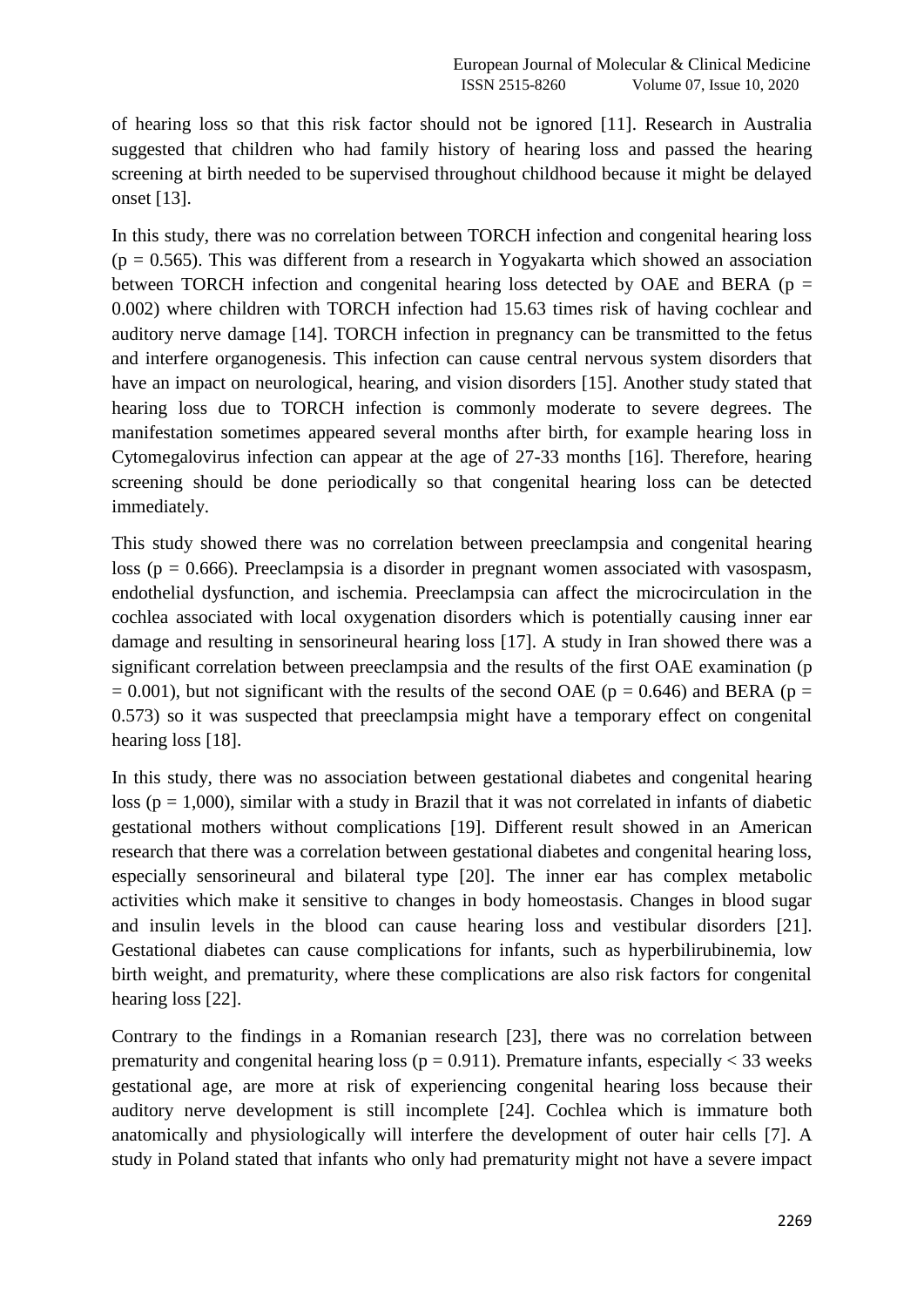on hearing because they are often linked to other risk factors, including mechanical ventilation, very low birth weight, and craniofacial anomalies [25].

This study showed there was no correlation between low birth weight babies and congenital hearing loss ( $p = 1.000$ ). A research in Yogyakarta showed a different result that there was an association between low birth weight and impaired cochlear outer hair cell function [7]. Infants with low birth weight have inadequate intrauterine fetal development. It impact on poor development of the auditory nerve so that it is potentially causing hearing loss. Another study showed the prevalence of hearing screening failure was higher in neonates with low birth weight due to fluid accumulation in the middle ear. This was temporary so that a few weeks after discharge from the hospital will improve. Infants with low birth often had other risk factors that trigger congenital hearing loss, both early and delayed onset [26].

In line with previous study in Netherland [27], there was a correlation between history of asphyxia and congenital hearing loss ( $p = 0.002$ ). Hearing loss is a secondary impact of hypoxia in the dorsal cochlear nucleus of the brainstem and cochlea [28]. Cochlea can function properly if the oxygenation and perfusion of these organs are adequate. Severe hypoxia can cause irreversible degeneration of outer hair cells and stria vascularis in the cochlea [25]. This statement is supported by a research in Central Java showed infants with history of asphyxia are 21 times more likely to have decreased function of cochlear outer hair cells [29]. Until now, the limit level of hypoxia that causes congenital hearing loss remains unknown [26].

In this study, there was no correlation between hyperbilirubinemia and congenital hearing loss ( $p = 0.644$ ). A similar result was reached by a study in Yogyakarta that hyperbilirubinemia was not associated with disruption of cochlear outer hair cells [7]. Hyperbilirubinemia causes selective damage to the cochlea and vestibular nucleus in the brainstem, auditory nerve, and spiral ganglion cells, while the organ of Corti and thalamocortical auditory pathway are not affected. The common form of hearing loss caused by hyperbilirubinemia is auditory neuropathy which can be detected by AABR or BERA. This type of hearing loss sometimes resolves spontaneously depending on the duration of hyperbilirubinemia [26]. Another study stated that the association between hyperbilirubinemia and congenital hearing loss was influenced by other risk factors, such as prematurity and low birth weight babies [25].

In line with previous study in Yogyakarta [7], there was no correlation between mechanical ventilation and congenital hearing loss ( $p = 0.720$ ). Different results showed in a study in Netherland that there was a significant correlation between mechanical ventilation for  $\geq 5$ days and congenital hearing loss [27]. Mechanical ventilators will pump air into the lungs during inspiration and provide positive pressure. The intrathoracic pressure will rise followed by increasing pulmonary blood pressure which in long-term use can cause complications, such as bronchopulmonary dysplasia and neonatal respiratory distress. In addition, these infants will support the loss of oxygen levels which are getting higher and higher so that it can damage the sensory cells of the inner ear [30]. Various aspects have been associated with a greater incidence of hearing loss in the use of mechanical ventilators, including noise level of the equipment, duration of mechanical ventilation, and lung abnormalities involved [31].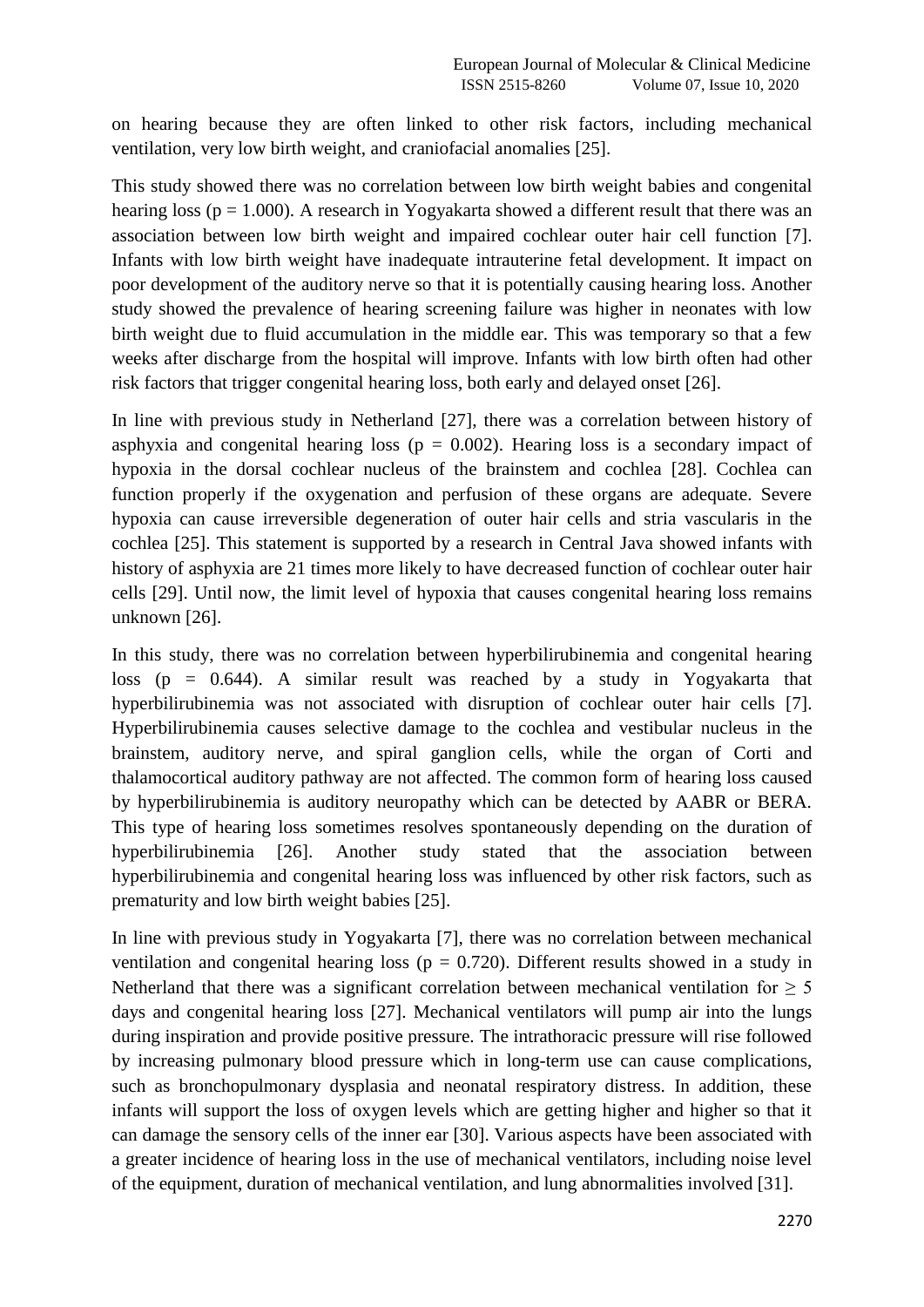This study showed there was no correlation between febrile convulsion and congenital hearing loss ( $p = 0.321$ ), different from a research in India showed different results that febrile seizures had a significant association with hearing loss in infants admitted to NICU [32]. One of the causes of febrile seizures is viral or bacterial infections in the postnatal period, such as meningitis, meningoencephalitis, and sepsis. Prolonged febrile seizures can cause epilepsy and a risk of nerve damage, especially in the mesial temporal lobe area [33].

However, further studies are needed due to delayed onset of congenital hearing loss which still can be detected in children up to 18 years of age and, if possible, adding the results of the BERA examination as a diagnostic test to determine the degree of hearing loss.

### **5. CONCLUSION**

From this study, it is concluded that asphyxia as perinatal factor was correlated with congenital hearing loss, whereas prenatal and postnatal factors were not correlated. Using OAE complemented with AABR is recommended in screening for congenital hearing loss. Enhancing awareness of the risk factors and easy access to primary healthcare can help to detect congenital hearing loss earlier and reduce the adverse effect.

### **6. CONFLICT OF INTEREST**

There is no conflict of interest in this study.

# **7. FUNDING**

This study is free of supporting charge.

# **8. REFERENCES**

- [1] Joint Committee on Infant Hearing. 2007. Year 2007 Position Statement: Principles and Guidelines for Early Hearing Detection and Intervention Programs. *Pediatrics*, 120(4):898-921. DOI: <https://doi.org/10.1542/peds.2007-2333>
- [2] Hall JW 3rd, Smith SD, Popelka GR. 2004. Newborn hearing screening with combined otoacoustic emissions and auditory brainstem responses. *Journal of the American Academy of Audiology*, 15(6):414-25. DOI: <https://doi.org/10.3766/jaaa.15.6.3>
- [3] Purnami N, Dipta C, Rahman MA. 2018. Characteristics of infants and young children with sensorineural hearing loss in Dr. Soetomo Hospital. *Oto Rhino Laryngologica Indonesiana*, 48(1):11-7. DOI: <https://doi.org/10.32637/orli.v48i1.251>
- [4] Graven, SN, Browne J. 2008. Auditory Development in the Fetus and Infant. *Newborn and Infant Nursing Review*, 8(4):187-93. DOI: <https://doi.org/10.1053/J.NAINR.2008.10.010>
- [5] Karaca CT, Oysu C, Toros SZ, Naiboğlu B, Verim A, 2014. Is hearing loss in infants associated with risk factors? Evaluation of the frequency of risk factors. *Clinical and Experimental Otorhinolaryngology*, 7(4):260-63. DOI: [https://doi.org//10.3342/ceo.2014.7.4.260](https://doi.org/10.3342/ceo.2014.7.4.260)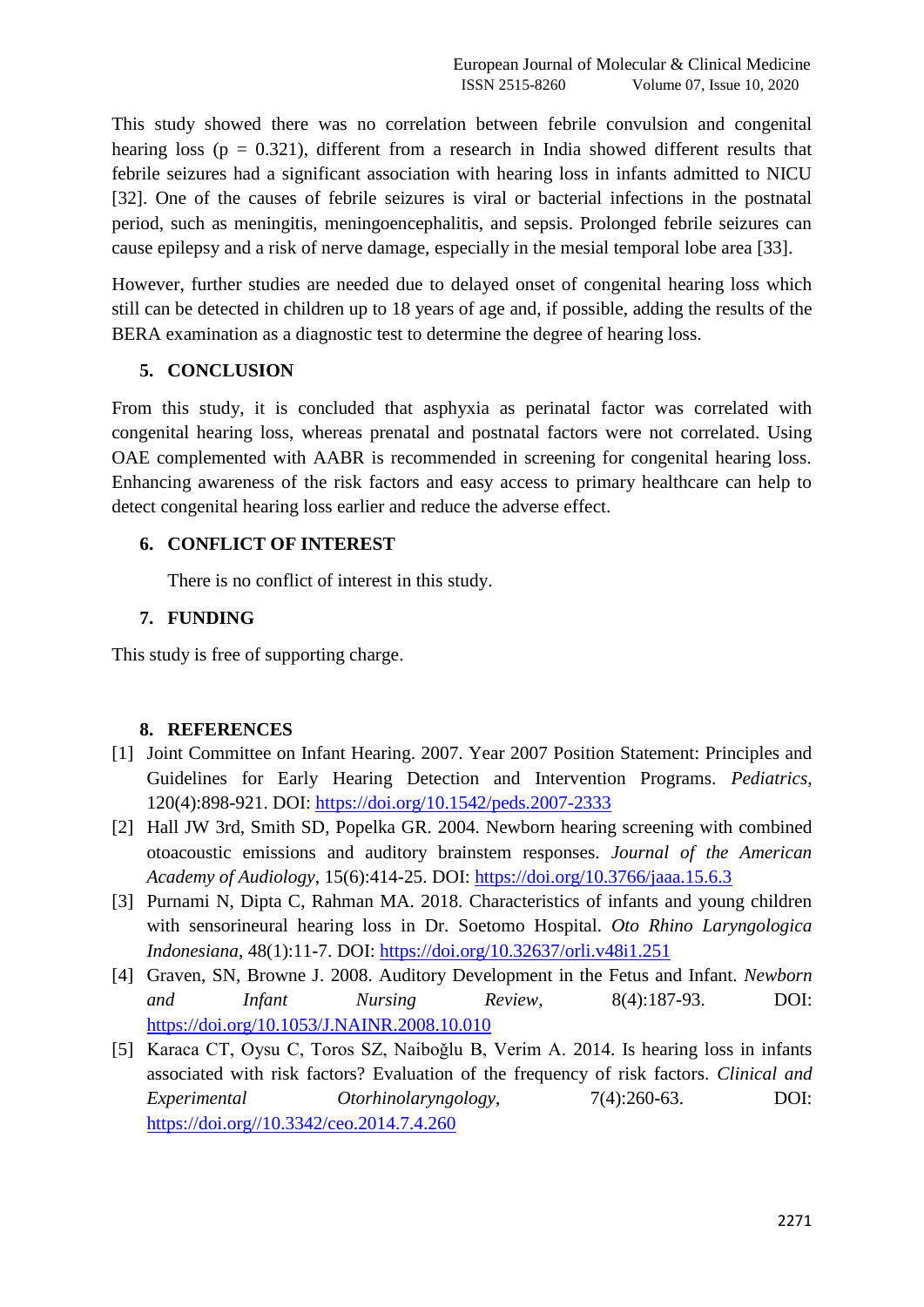- [6] Jose DJ, Renjit RE, Manonmony S. 2016. Prevalence of hearing impairment among high risk neonates- A hospital based screening study. *International Journal of Biomedical and Advance Research*, 7(3):131-4. DOI:<https://doi.org/10.7439/ijbar.v7i3.3112>
- [7] Susyanto BE, Widuri S. 2015. Faktor Risiko Gangguan Pendengaran pada Skrining Pendengaran Bayi Baru Lahir di Rumah Sakit PKU Muhammadiyah. *Mutiara Medika*, 15(1):30-6. DOI:<https://doi.org/10.18196/mmjkk.v15i1.2491>
- [8] Nazir T, Cupta S, Mir GM, Jamwal A, Kalsotra P, Singh KP. 2016. Evaluation of otoacoustic emissions and auditory brainstem responses for hearing screening of high risk infants. *Indian Journal of Otology*, 22:221-30. DOI: [https://doi.org/10.4103/0971-](https://doi.org/10.4103/0971-7749.192131) [7749.192131](https://doi.org/10.4103/0971-7749.192131)
- [9] van Dyk M, Swanepoel de W, Hall JW 3rd. 2015. Outcomes with OAE and AABR screening in the first 48 h--Implications for newborn hearing screening in developing countries. *International Journal of Pediatric Otorhinolaryngology*, 79(7):1034-40. DOI: <https://doi.org/10.1016/j.ijporl.2015.04.021>
- [10] Xu FL, Xing QJ, Cheng XY. 2008. A comparison of auditory brainstem responses and otoacoustic emissions in hearing screening of high-risk neonates. *Zhongguo Dang Dai Er Ke Za Zhi*, 10(4):460-3.
- [11] Korver AM, Smith RJ, Van Camp G, Schleiss MR, Bitner-Glindzicz MA, Lustig LR, Usami, SI, Boudewyns, AN. 2017. Congenital hearing loss. *Nature Review Disease Primers*, 3:16094. DOI: <https://doi.org/10.1038/nrdp.2016.94>
- [12] le Roux T, Swanepoel de W, Louw A, Vinck B, Tshifularo M. 2015. Profound childhood hearing loss in a South Africa cohort: risk profile, diagnosis and age of intervention. *International Journal of Pediatric Otorhinolaryngology*, 79(1):8-14. DOI: <https://doi.org/10.1016/j.ijporl.2014.09.033>
- [13] Beswick R, Driscoll C, Kei J, Khan A, Glennon S. 2013. Which risk factors predict postnatal hearing loss in children? *Journal of the American Academy of Audiology*, 24(3):205-13. DOI: <https://doi.org/10.3766/jaaa.24.3.6>
- [14] Rianto BUD, Herwindo B, Raditya AE, Prasetyol A. 2017. The Toxoplasma Rubella Cytomegalovirus Herpes (Torch) Infection Risk Factor of Sensorineural Hearing Loss in Children. *International Journal of Clinical and Experimental Medicine Research*, 1(3):16-21. DOI:<https://doi.org/10.26855/ijcemr.2017.03.001>
- [15] Yadav RK, Maity S, Saha S. 2014. A review on TORCH: groups of congenital infection during pregnancy. *Journal of Scientific and Innovative Research*, 3(2):258-64. DOI: <http://dx.doi.org/10.31254/jsir>
- [16] Cohen BE, Durstenfeld A, Roehm PC. 2014. Viral causes of hearing loss: a review for hearing health professionals. *Trends in Hearing*, 18:1-17. DOI: <https://doi.org/10.1177/2331216514541361>
- [17] Altuntaş EE, Yenicesu AG, Mutlu AE, Muderris S, Cetin M, Cetin A. 2012. An evaluation of the effects of hypertension during pregnancy on postpartum hearing as measured by transient-evoked otoacoustic emissions. *Acta Otorhinolaryngologica Italica*, 32(1):31-6.
- [18] Bakhshaee M, Boskabadi H, Hassanzadeh M, Nourizadeh N, Ghassemi MM, Khazaeni K, Moghiman T, Tale MR. 2008. Hearing Impairment in the Neonate of Preeclamptic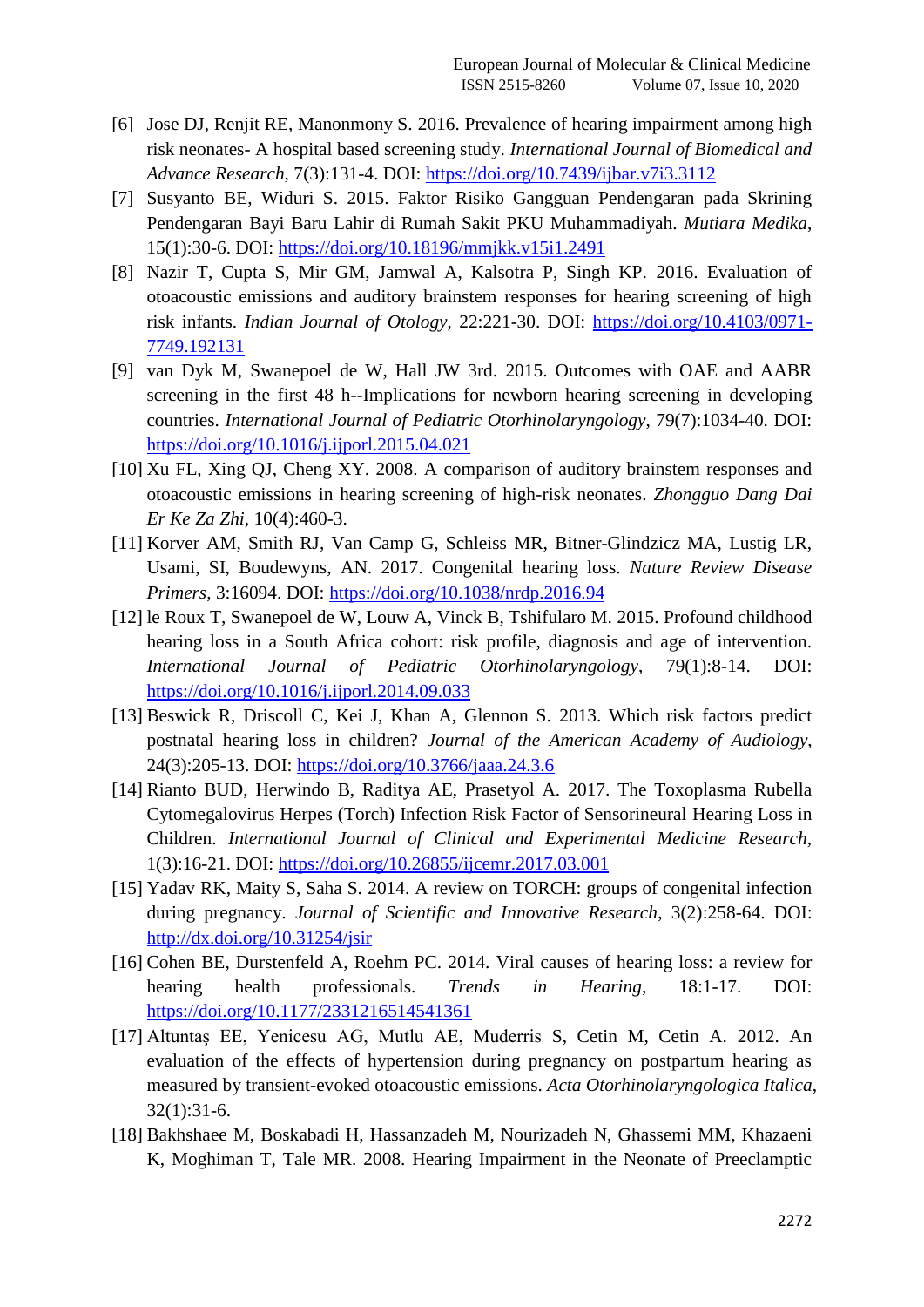Women. *Otolaryngology–Head and Neck Surgery,* 139(6), 846-9. DOI: <https://doi.org/10.1016/j.otohns.2008.09.018>

- [19] Hanege FM, Hanege BY, Çelik S, Göçmen A, Kalcıoğlu MT. 2019. Is gestational diabetes a risk factor for neonatal hearing loss? *Archieve of Clinical and Experimental Medicine*, 4(1):29-32. DOI:<https://doi.org/10.25000/acem.491222>
- [20] Lee JA, Mehta CH, Nguyen SA, Meyer TA. 2020. Hearing outcomes in children of diabetic pregnancies. *International Journal of Pediatrics Otorhinolaryngology*, 132:109925. DOI:<https://doi.org/10.1016/j.ijporl.2020.109925>
- [21] Albernaz, PL. 2016. Hearing Loss, Dizziness, and Carbohydrate Metabolism. *International Archieves of Otorhinolaryngol*, 20(3):261-70. DOI: <https://doi.org/10.1055/s-0035-1558450>
- [22] Committee on Practice Bulletins—Obstetrics. 2018. ACOG Practice Bulletin No. 190: Gestational Diabetes Mellitus. *Obstetrics & Gynecology*, 131(2):e49-e64. DOI: <https://doi.org/10.1097/AOG.0000000000002501>
- [23] Balázs A, Neagoș A. 2018. Risk Factors for Congenital Hearing Loss: Which Are the Most Relevant? *Journal of Interdisciplinary Medicine*, 2(1):58-61. DOI: <https://doi.org/10.1515/jim-2017-0023>
- [24] Marlow ES, Hunt LP, Marlow N. 2000. Sensorineural hearing loss and prematurity. *Archives of Disease in Childhood – Fetal and Neonatal Edition*, 82(2):F141-4. DOI: <https://doi.org/10.1136/fn.82.2.f141>
- [25] Wroblewska-Seniuk K, Greczka G, Dabrowski P, Szyfter-Harris J, Mazela J. 2017. Hearing impairment in premature newborns-Analysis based on the national hearing screening database in Poland. *Public Library of Science One*, 12(9):e0184359. DOI: <https://doi.org/10.1371/journal.pone.0184359>
- [26] Cristobal R, Oghalai JS. 2008. Hearing loss in children with very low birth weight: current review of epidemiology and pathophysiology. *Archives of Disease in Childhood – Fetal and Neonatal Edition*, 93(6):F462-8. DOI: <https://doi.org/10.1136/adc.2007.124214>
- [27] Hille ET, van Straaten HI, Verkerk PH, Dutch NICU Neonatal Hearing Screening Working Group. 2007. Prevalence and independent risk factors for hearing loss in NICU infants. *Acta Paediatrica*, 96(8):1155-8. DOI: [https://doi.org/10.1111/j.1651-](https://doi.org/10.1111/j.1651-2227.2007.00398.x) [2227.2007.00398.x](https://doi.org/10.1111/j.1651-2227.2007.00398.x)
- [28] Lakshmi T, Zaheera SS, Brid SV. 2014. Brainstem Auditory Evoked Potentials in Birth Asphyxia Infants. *Journal of Evolution of Medical and Dental Sciences*,3(49):11749-54. <https://doi.org/10.14260/jemds/2014/3543>
- [29] Primadewi N, Pratiwi D, Hayustiningsih D. 2019. Hubungan asfiksia perinatal dengan gangguan fungsi sel rambut luar koklea. *Oto Rhino Laryngologica Indonesiana*, 49(2):108-15. DOI: <https://doi.org/10.32637/orli.v49i20.305>
- [30] Early Hearing Loss, Detection, Diagnosis and Intervention (EHDDI) Program. 2013. *Risk Factors for Late Onset Hearing Loss: Extended Stay in NICU*. Washington D. C.: Washington State Department of Health.
- [31] Lima GM, Marba ST, Santos MF. 2006. Hearing screening in a neonatal intensive care unit. *Jornal de Pediatria (Rio J)*, 82(2):110-4. DOI:<https://doi/org/10.2223/JPED.1457>